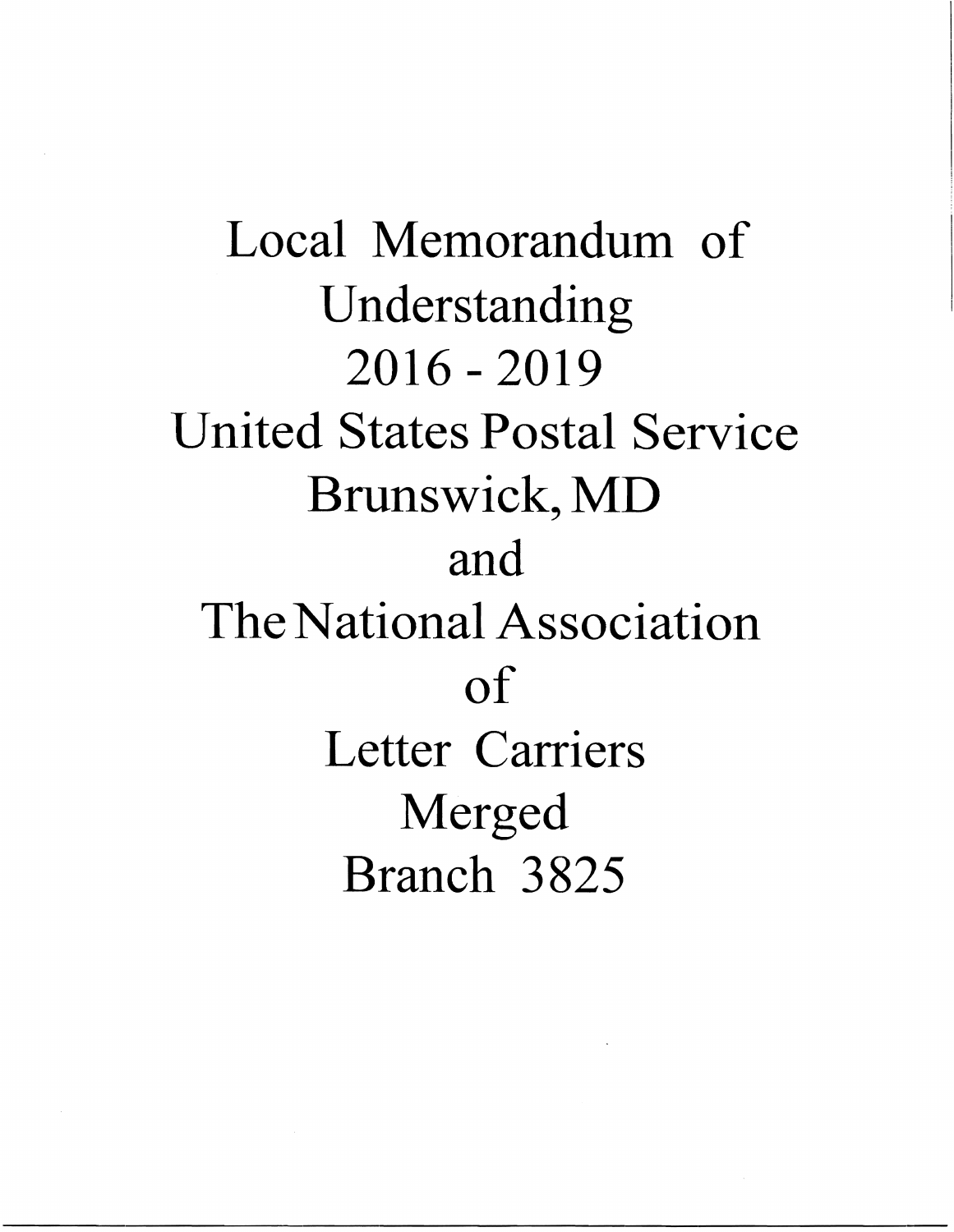## ITEMl

### ADDITIONAL OR LONGER WASH-UP PERIODS

A. It is recognized that it is appropriate for employees performing dirty work or working with toxic materials to be granted reasonable washup time prior to leaving the office to serve their routes and prior to clocking off duty for the day.

#### ITEM 2

## THE ESTABLISHMENT OF A REGULAR WORKWEEK OF FIVE DAYS WITH EITHER FIXED OR ROTATING DAYS OFF

A. All regular carriers will have a regular workweek of five (5) days, with rotating days off assigned to their routes. The schedule will be as follows:

| First Week:  | Monday, Sunday off    |
|--------------|-----------------------|
| Second Week: | Tuesday, Sunday off   |
| Third Week:  | Wednesday, Sunday off |
| Fourth Week: | Thursday, Sunday off  |
| Fifth Week:  | Friday, Sunday off    |
| Sixth Week:  | Saturday, Sunday off  |

Unassigned regulars, reserve letter carriers and modified letter carriers will also have a rotating workweek, as listed above.

### ITEM 3

# GUIDELINES FOR THE CURTAILMENT OF POSTAL OPERATIONS TO CONFORM TO ORDERS OF LOCAL AUTHORITIES OR AS LOCAL CONDITIONS WARRANT BECAUSE OF EMERGENCY CONDITIONS

A. When an employee is unable to report to work because of an Act of God, and all proper postal procedures have been initiated, a liberal annual leave program shall prevail.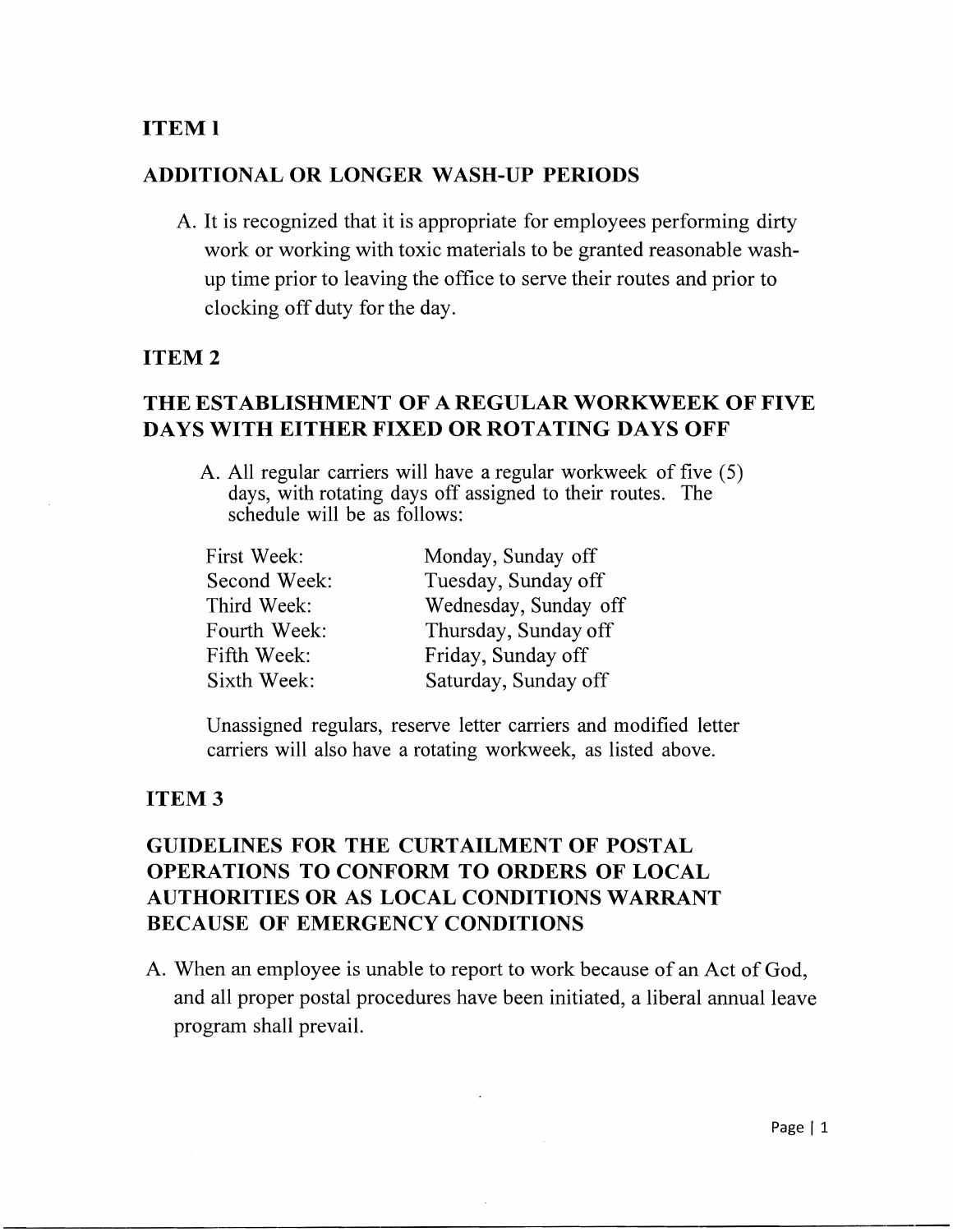- B. No letter carrier shall be required to deliver mail when their personal safety would be imperiled. Employee's safety shall supersede any other consideration.
- C. In the event postal operations are curtailed because of weather, Act of God or civil disobedience, scheduled employees may be granted administrative leave until operations resume.
- D. Management shall consider information from local authorities regarding any emergency, storm flood, fire, etc., that may be an endangerment to life, or limb of the people in the affected areas.
- E. Management must weigh these factors and act, in consultation with the Union President or his designee, when possible, considering the welfare of the employees at all times. Management will notify the ranking Union official on duty of its decision and plan of implementation.

# FORMULATION OF **A LOCAL LEAVE POLICY**

- A. Beginning January 5, city carriers and CCA carriers will be consulted in order of seniority for their Choice vacation period selections. This process will be completed by January 19.
- B. The leave book/list shall be passed throughout the city carrier and CCA carrier workforce by seniority.
- C. A Choice vacation time selection may be cancelled no later than ten (10) days prior to the beginning date of the week in question, except in justifiable circumstances to be determined jointly by management and a union official.
- D. No Choice vacation period selection may be cancelled by an employee without notifying the union and supervisor.
- E. Surrendering of Choice vacation period selections must be in units of fullweeks. All cancellations shall be reposted for a period of five (5) days, if applicable and will be awarded to the senior applicant. This leave must be used in its entirety.
- F. Exchange or swapping of annual leave during the Choice vacation period will not be allowed.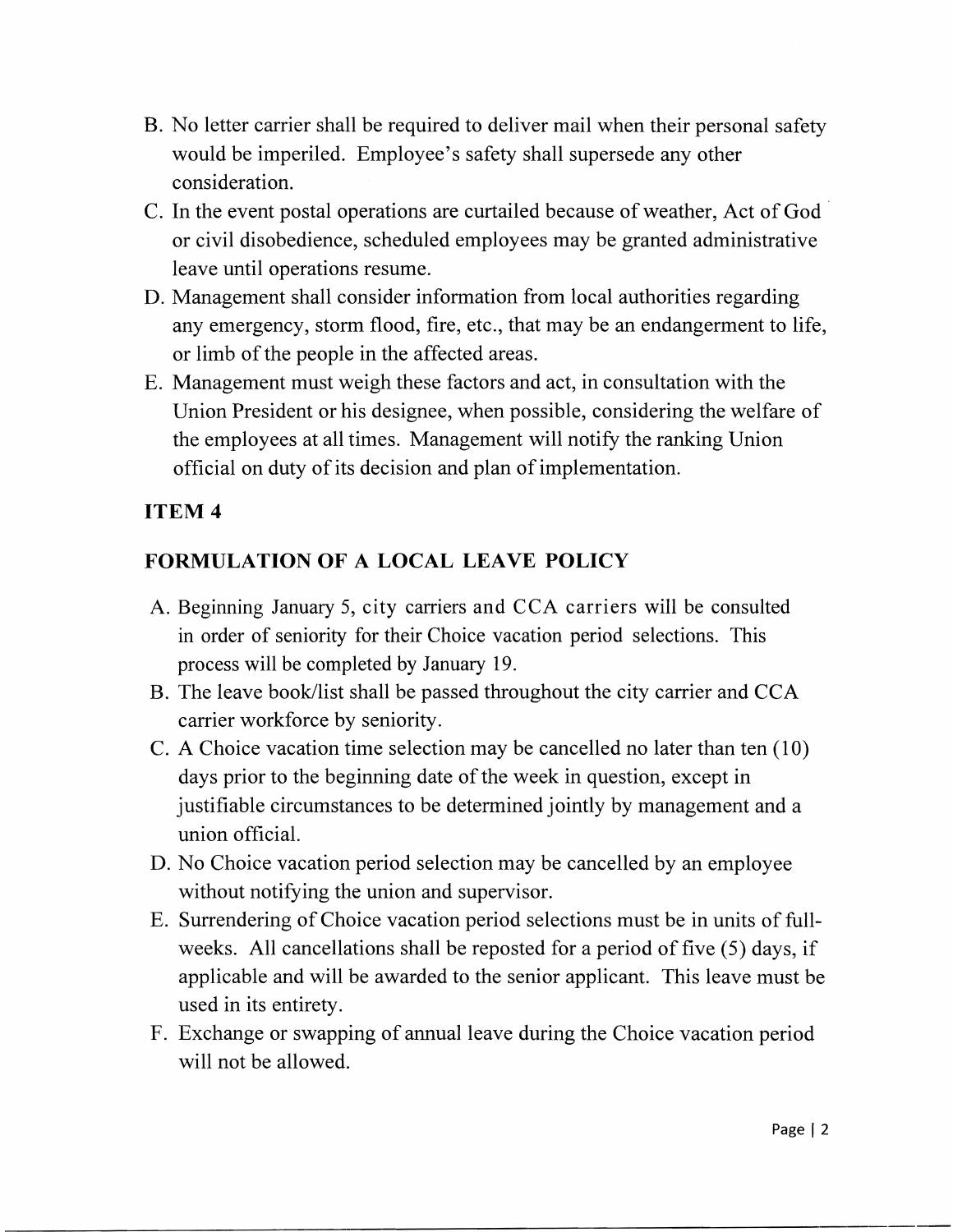- G. Military leave shall not count against an employee's guaranteed selections, as stipulated under Item 7 of this Local Memorandum of Understanding. Military leave will not count against the quota for the Choice period.
- H. Item 4 shall also apply to CCA carriers.

# **ITEM<sub>5</sub>**

## THE DURATION OF THE CHOICE VACATION PERIOD

- A. The choice vacation period will be from the third Monday in January through the last Saturday in September.
- B. Item 5 shall also apply to CCA carriers.

# ITEM 6

# THE DETERMINATION OF THE BEGINNING OF AN EMPLOYEE'S VACATION PERIOD

- A. The beginning day of an employee's vacation period shall be Monday through Sunday.
- B. Item 4 shall also apply to CCA carriers.

# ITEM 7

### WHETHER EMPLOYEES AT THEIR OPTION MAY REQUEST TWO SELECTIONS DURING THE CHOICE VACATION PERIOD, IN UNITS OF EITHER 50R 10 DAYS

A. City Letter carriers will be granted two selections during the Choice vacationperiod by seniority, one per each round,in units of 5 or 10 consecutive days, the total not to exceed the 10 to 15 consecutive days allowed under Article 10, section 3D, 1 and 2 of the National Agreement. Employees who earn thirteen (13) days of annual leave shall be granted up to ten (10) days of continuous annual leave. Employees who earn twenty (20) or twenty-six (26) days of annual leave will be granted up to fifteen (15) days of continuous annual leave.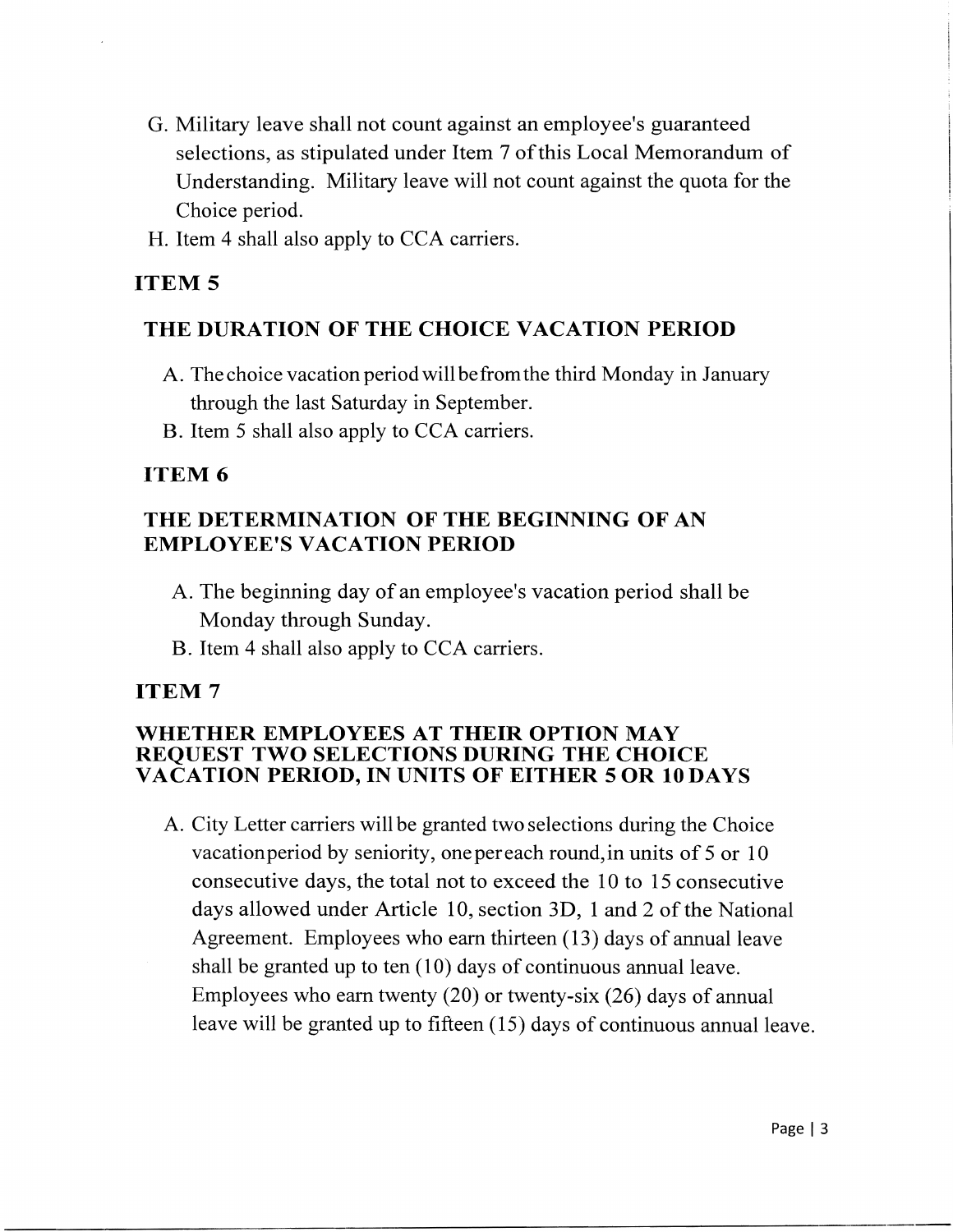B. Following the career carrier choice leave selection process, City Carrier Assistant employees (CCA) will be consulted in relative standing order, to select 5 consecutive days of available annual leave during the choice vacation period. Approval of such a request is contingent on the employee having an anticipated earned annual leave balance of at least forty (40) hours of annual leave at the time the leave is taken. If at the time the leave is taken the employee is short up to two (2) days of leave, the shortage of leave will be considered non-scheduled for the remainder of the leave period.

### ITEM 8

## WHETHER JURY DUTY AND ATTENDANCE AT NATIONAL OR STATE CONVENTIONS SHALL BE CHARGED TO THE CHOICE VACATION PERIOD

- A. Jury duty shall not be considered as part of the quota of carriers off during the Choice vacation period.
- B. When a National or State Convention is held during the Choice vacation period, one carrier attending these functions will not be considered part of the quota of carriers off.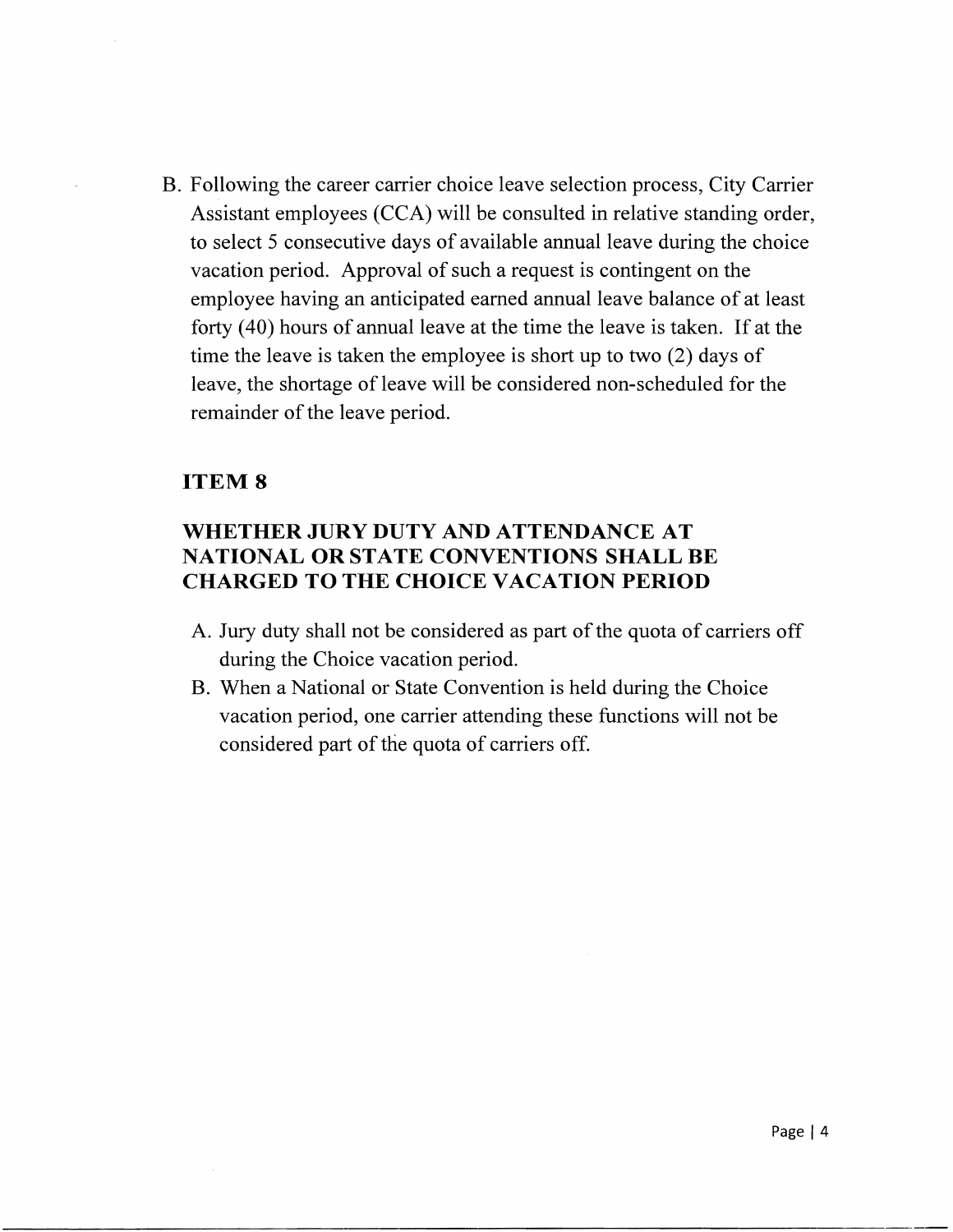## **DETERMINATION OF THE MAXIMUM NUMBER OF EMPLOYEES WHO SHALL RECEIVE LEAVE EACH WEEK DURING THE CHOICE VACATION PERIOD**

- A. The maximum number of employees who shall receive annual leave during the Choice vacation period will be twenty-five (25%) percent of the employees on the rolls. When applying this percentage and the total number of employees off reach 0.7, the number of employees offwill be rounded upwards to the next higher number.
- B. Items 9.A also applies to City Carrier Assistant (CCA) employees.
- C. The CCAs will be counted in establishing the total city-wide complement of carriers, against which the percentages allowed off on leave will be based. If a CCA is transferred to another delivery unit and has pre-approved leave from the losing delivery unit, the pre-approved leave will follow the employee to the gaining delivery unit.
- D. CCA employees converted to career status during a leave year shall retain any annual leave previously approved, provided they have a sufficient balance of annual leave at the time the leave is to be taken. Due to the current prohibition regarding no annual leave being authorized for a newly converted CCA; the employee, within ten (10) days of their conversion to career status, may exchange a previously approved choice vacation week that falls within their ninety (90) day "probationary" period, with an available week of choice leave outside of this period.

#### **ITEM 10**

#### **THE ISSUANCE OF OFFICIAL NOTICES TO EACH EMPLOYEE OF THE VACATION SCHEDULE APPROVED FOR SUCH EMPLOYEE**

A. Official notice of approved vacation selections shall be the duplicate PS Form 3971 submitted and approved by Management for each employee.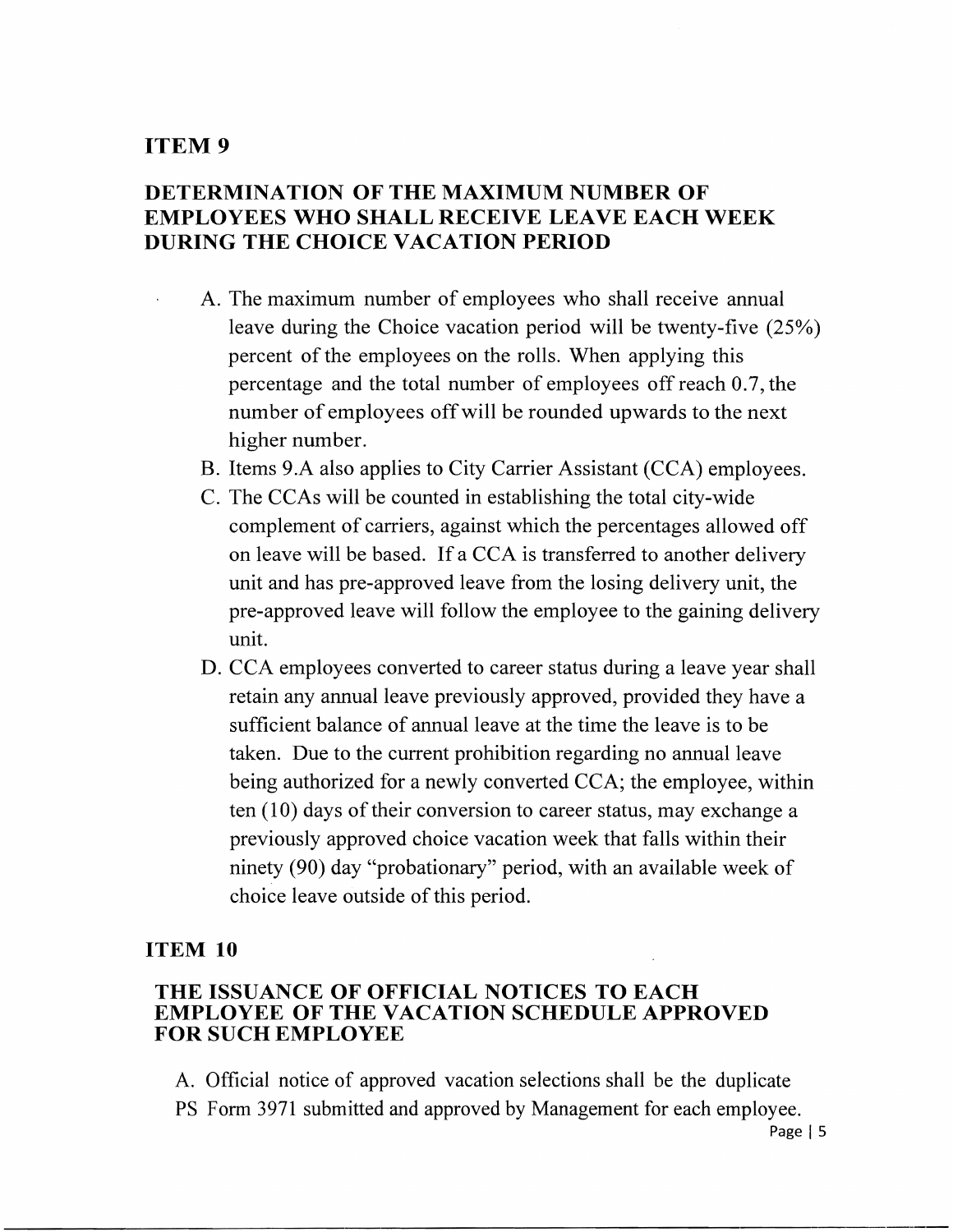#### **DETERMINATION OF THE DATE AND MEANS OF NOTIFYING EMPLOYEES OF THE BEGINNING OF THE NEW LEAVE YEAR**

A. As soon as management receives official notification of the beginning date of the new leave year, it shall be placed on the bulletin boards.

#### **ITEM 12**

### **THE PROCEDURES FOR SUBMISSION OF APPLICATIONS FOR ANNUAL LEAVE DURING OTHER THAN CHOICE VACATION PERIOD**

- A. Annual leave will be granted unless Form 3971 is returned with refusal within 72 hours after submission, Sundays and non-working holidays not included.
- B. Other annual leave, granted during the year, shall be granted on a first come, first served basis, with seniority prevailing when two or more requests are received on the same date for the same period.
- C. All requests for annual leave can be submitted in increments of hours, days and weeks.
- D. Requests for annual leave may be submitted up to six (6) months in advance.
- E. A minimum of twenty-five  $(25%)$  percent of the carrier complement, including those on Choice leave, will be granted off on other-than Choice incidental annual leave, each day. When applying this percentage and the total number of employees off reach 0.7, the number of employees offwill be rounded upwards to the next higher number.
- F. Annual leave requests that exceed a carrier's annual leave balance and earned leave for the upcoming calendar year, will not be approved.
- G. Item 12 also applies to CCA carriers.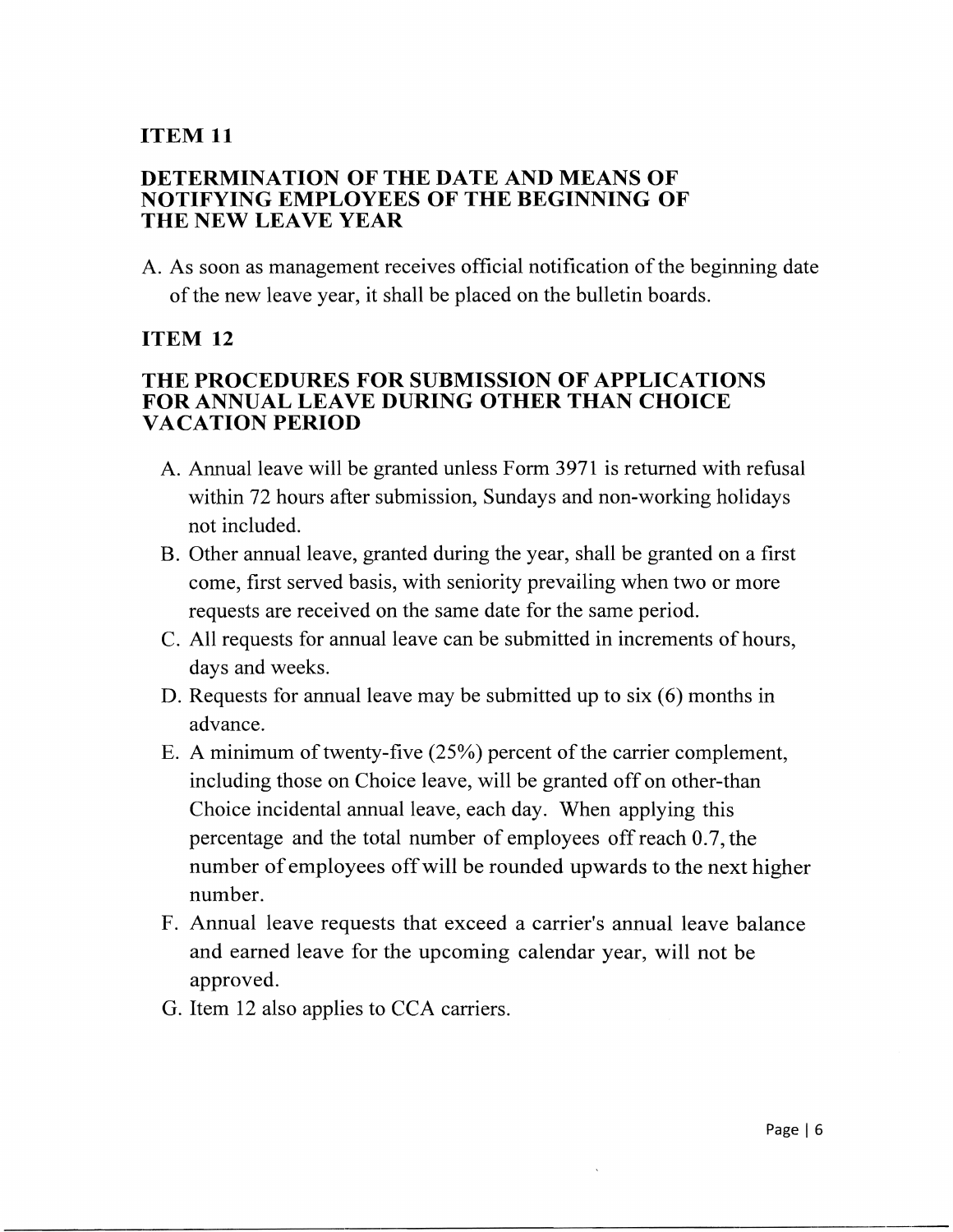## **THE METHOD OF SELECTING EMPLOYEES TO WORK ON** A **HOLIDAY**

- A. At least seven days prior to the Tuesday preceding the holiday week, a notice will be posted seeking volunteers to work the holiday. The deadline to sign the holiday volunteer list will be 5 PM the Monday before the Tuesday posting.
- B. Management will select carriers to work on holidays in the following order:
	- 1. City Carrier Assistants
	- 2. Part-time flexible employees
	- 3. Full-time regulars who volunteer in order of seniority
	- 4. Full-time and part-time regular employees who do not volunteer to work on their non-scheduled day, in order of inverse seniority
	- 5. Full-time and part-time regular employees who do not volunteer to work on their holiday or their designated holiday, in order of inverse seniority

### **ITEM 14**

# **WHETHER OVERTIME DESIRED LISTS IN ARTICLE 8 SHALL BE BY SECTION OR TOUR**

- A. Overtime desired lists shall be by section.
- B. Sections will be defined as:
- 1. Main Post Office Brunswick, Maryland
- 2. Any new delivery unit, station or branch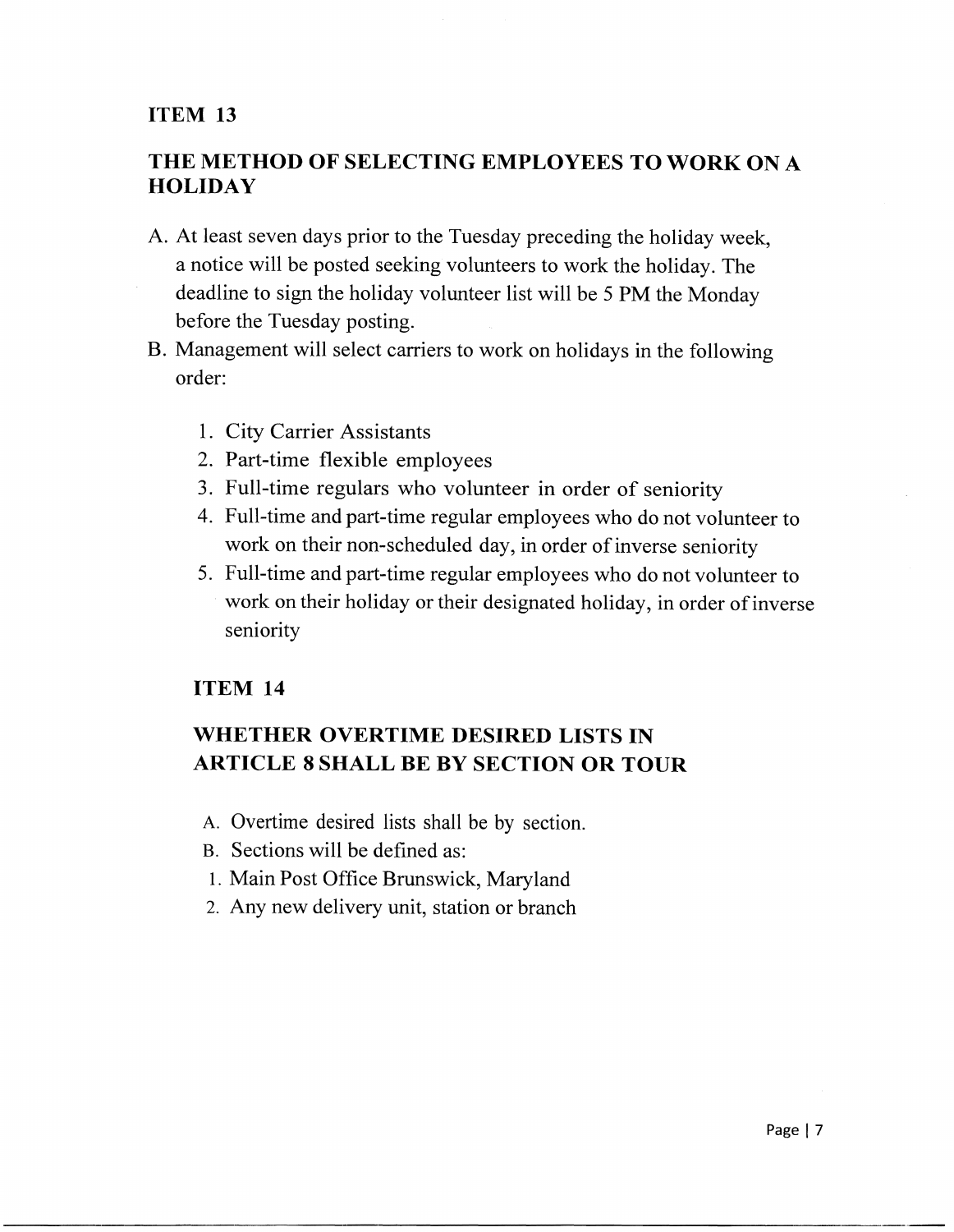# **THE NUMBER OF LIGHT DUTY ASSIGNMENTS WITHIN EACH CRAFT OR OCCUPATIONAL GROUP TO BE RESERVED FOR TEMPORARY OR PERMANENT LIGHT DUTY ASSIGNMENTS**

A. It is agreed that management will make every effort to use carriers that are on light duty to perform available work within their restrictions.

### **ITEM 16**

## **THE METHOD TO BE USED IN RESERVING LIGHT DUTY ASSIGNMENTS SO THAT NO REGULARLY ASSIGNED MEMBER OF THE REGULAR WORK FORCE WILL BE ADVERSELY AFFECTED**

A. The employee must submit a written request for light duty assignment to the Installation head. Every effort will be made to provide such employee with light duty work within their own craft, section or tour while not adversely affecting any member of the regular work force.

#### **ITEM 17**

## **THE IDENTIFICATION OF ASSIGNMENTS THAT ARE TO BE CONSIDERED LIGHT DUTY WITIHIN EACH CRAFT REPRESENTED IN THIS OFFICE**

- A. Light duty assignments for carrier craft employees will include, but are not limited to:
- 1. Casing and delivery of the individuals own assignment within their restrictions.
- 2. Delivering Express Mail.
- 3. Providing auxiliary assistance.
- 4. Updating carrier route books.
- 5. Parcel delivery and/or pick up.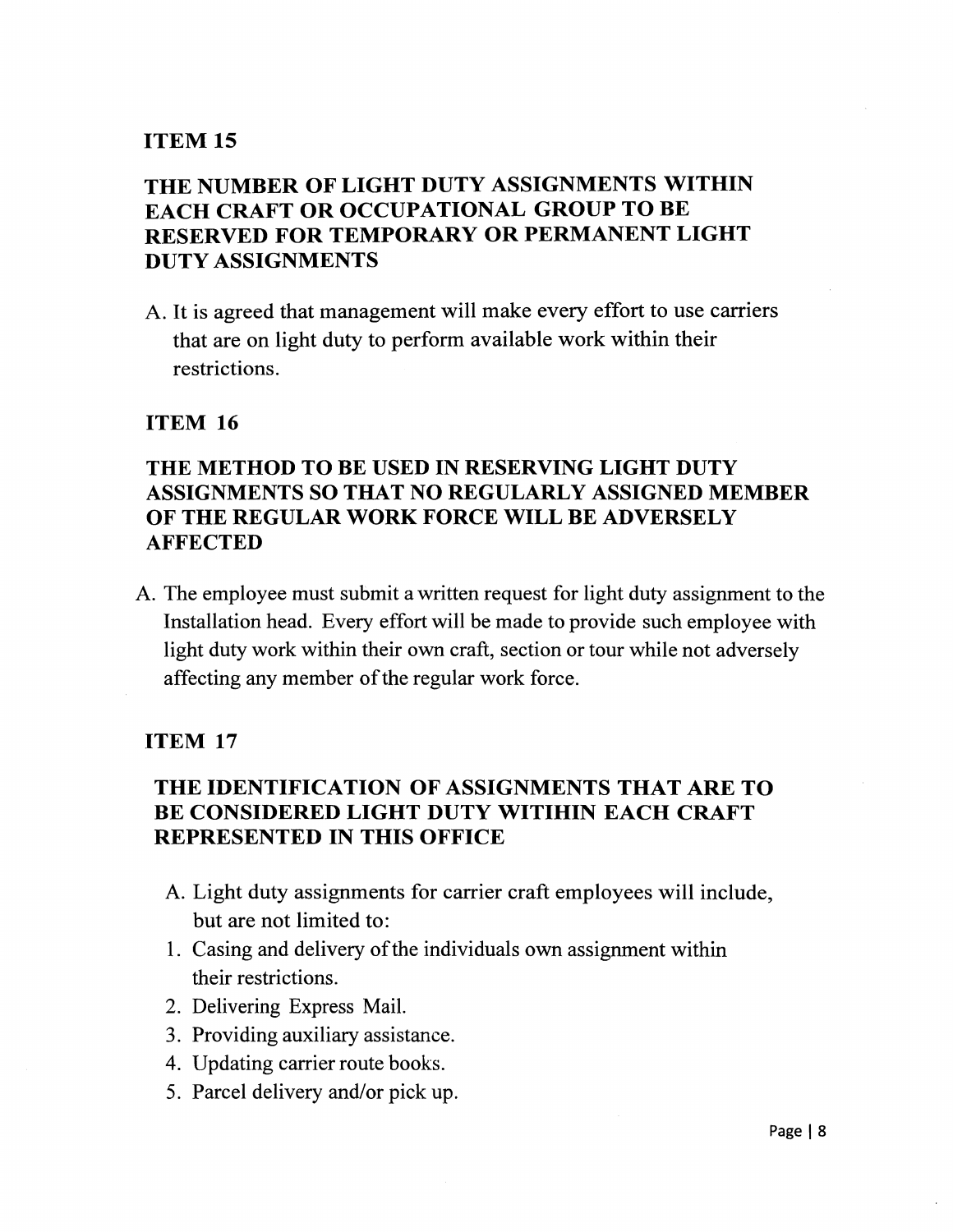# THE IDENTIFICATON OF ASSIGNMENTS COMPRISING A SECTION WHEN IT IS PROPOSED TO REASSIGN WITHIN AN INSTALLATION EMPLOYEES EXCESS TO THE NEEDS OF THE **SECTION**

- A. It is agreed that the Brunswick Post Office and its stations and branches shall be known as an installation.
- B. The entire installation shall comprise a section.

#### ITEM 19

### THE ASSIGNMENT OF EMPLOYEE'S PARKING SPACES

A. Designated parking spaces on Postal Service property in excess to the needs of the Postal Service shall be available to the employees on a first-come first-served basis.

#### ITEM 20

## THE DETERMINATION AS TO WHETHER ANNUAL LEAVE TO ATTEND UNION ACTIVITIES REQUESTED PRIOR TO THE DETERMINATION OF THE CHOICE VACATION SCHEDULE ISTOBE PART OF THE TOTAL CHOICE VACATION PLAN

- A. Annual leave to attend union activities requested during the Choice vacation period will not be part of the total Choice vacation period.
- B. All delegates to the National or State Conventions will be granted leave.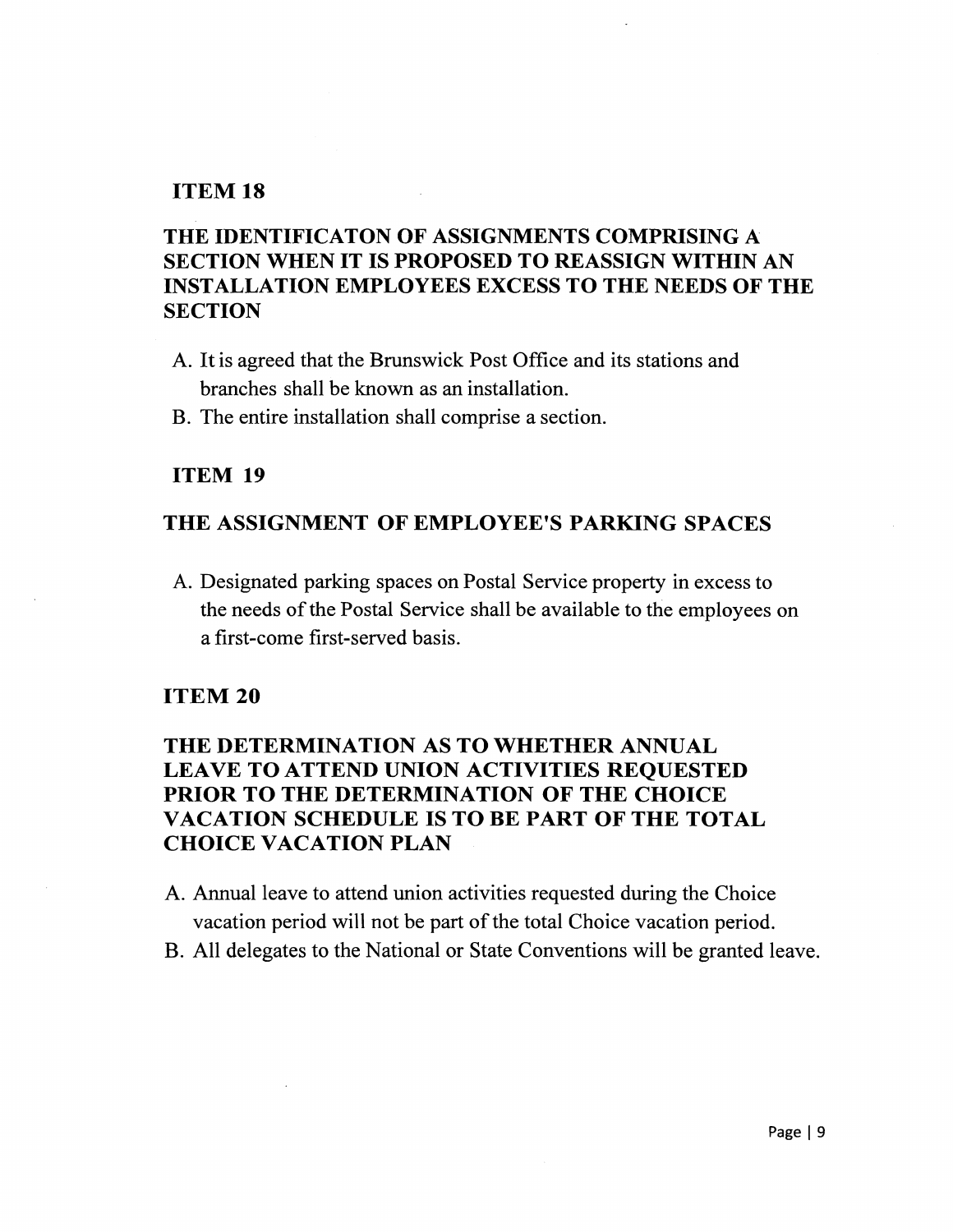# THOSE OTHER ITEMS WHICH ARE SUBJECT TO LOCAL NEGOTIATIONS AS PROVIDED IN THE CRAFT PROVISIONS OF THIS AGREEMENT

- A. When a letter carrier route or full-time duty assignment, other than letter carrier route(s) or full-time duty assignment(s) of the junior employee(s) is abolished at the delivery unit as a result of, but not limited to route adjustments, highway, housing projects, all routes and full-time duty assignments at that unit held by letter carriers who are junior to the letter carrier(s) whose route(s) or full-time duty assignment(s) was abolished shall be posted for bid in accordance with the posting procedures in this Article.
- B. No assignment will be posted when there is a change in starting time of more than one (1) hour.

## ITEM 22

# LOCAL IMPLEMENTATION OF THIS AGREEMENT RELATING TO SENIORITY, REASSIGNMENTS AND POSTINGS

- A. Notices inviting bids shall be posted on an installation-wide basis.
- B. Notice inviting bids for letter carrier craft assignments and for such other assignments to which a letter carrier is entitled to bid, shall be posted on the official bulletin board for a period of ten  $(10)$  days. Copies of all Bid postings and Awards will be provided to the local union.
- C. All employees on leave shall be sent a copy of notices inviting bids for vacant duty assignments provided they have left with their supervisor a self-addressed, stamped envelope for this purpose.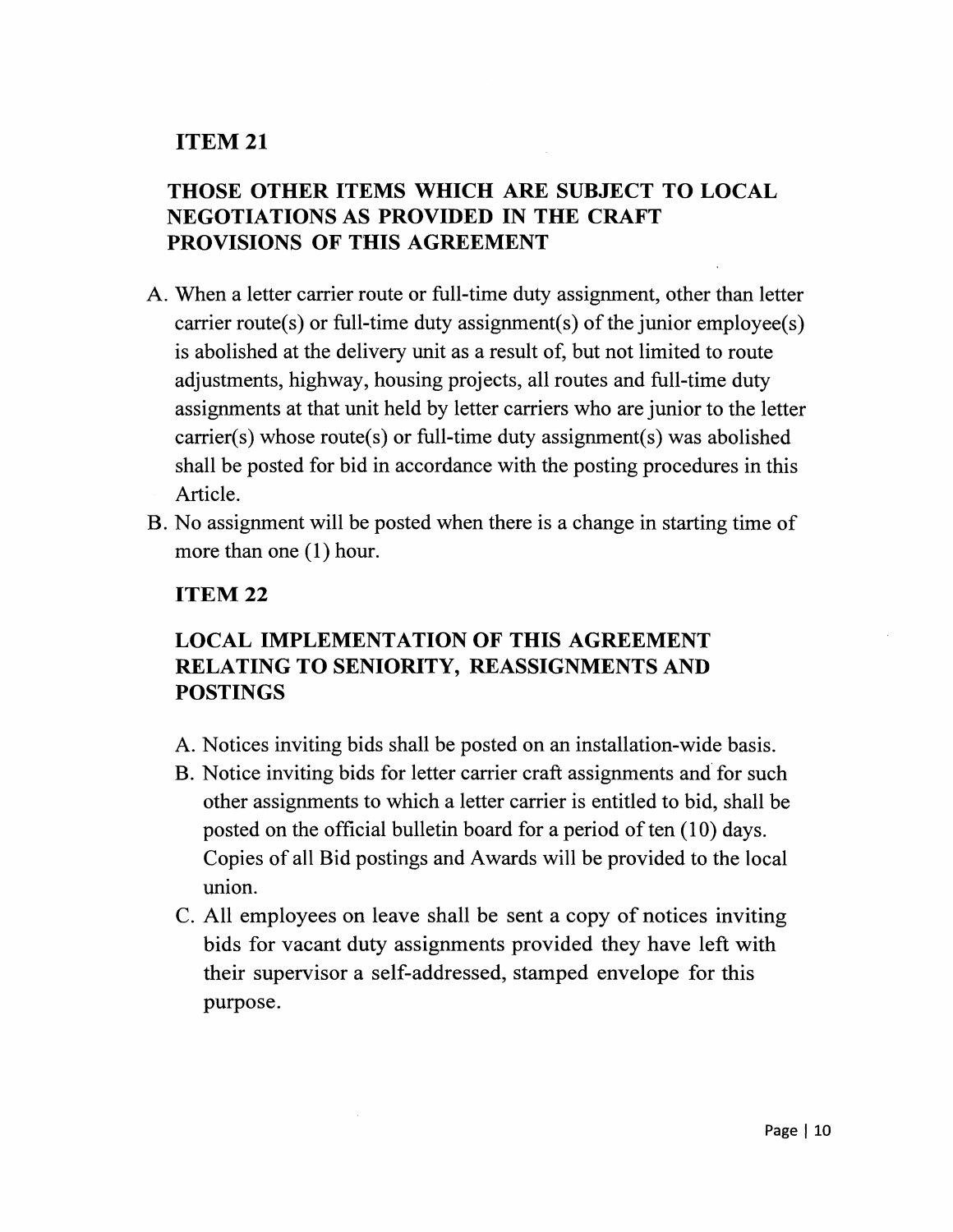- D. Letter carriers shall make their bids in writing to the carrier bid box by 10:00 AM on the final day of bidding. When more than one assignment is posted, letter carriers shall have the right to bid for all assignments, stating their preference  $(1<sup>st</sup> choice, 2<sup>nd</sup> choice,$ 3<sup>rd</sup> choice, etc.). A steward or other union representative shall be present when the bids are opened.
- E. Temporarily Vacant full-time craft duty assignments of an anticipated duration of five  $(5)$  days or more, shall be posted by management for bidding by all full-time reserve, unassigned regular, part-time flexible and eligible CCA letter carriers.
- F. Bids on temporarily vacant full-time craft assignments must be turned in by 10:00 AM on the Tuesday preceding the service week in which the assignment begins. The supervisor will keep copies of the bids on file for inspection by union officials for the duration of the bid.
- G. Bids should be in duplicate form and the supervisor will sign the bid form.
- H. Carriers may request to waive their right to a thirty (30) minute meal break on days when they work eight (8) hours or less. Such requests must be made through completion of PS Form 3971 with the inclusion of the words "NO Lunch" in the remarks section. If approved, the requesting carrier will be paid for all hours recorded. No deduction will be made for a meal break.